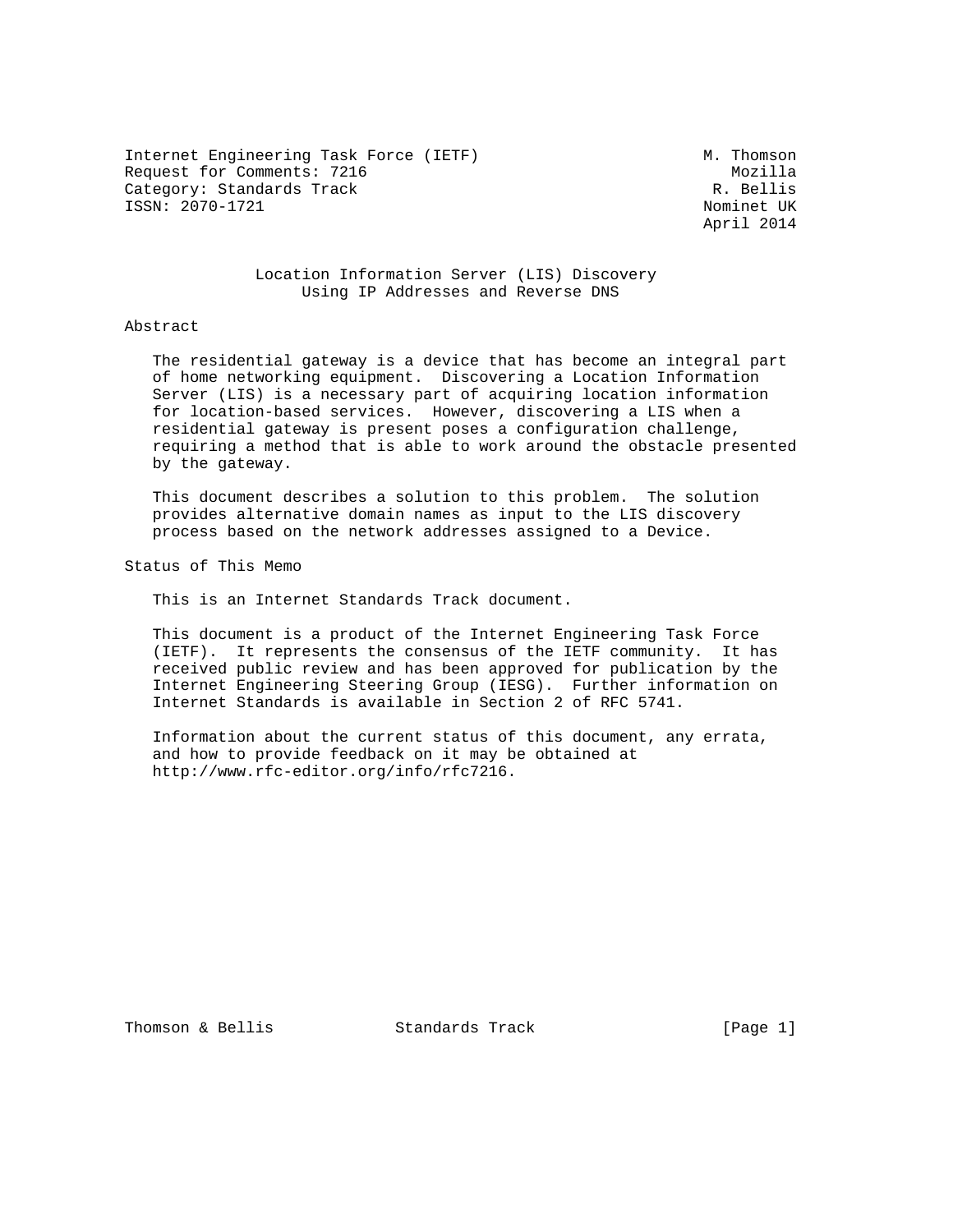# Copyright Notice

 Copyright (c) 2014 IETF Trust and the persons identified as the document authors. All rights reserved.

 This document is subject to BCP 78 and the IETF Trust's Legal Provisions Relating to IETF Documents

 (http://trustee.ietf.org/license-info) in effect on the date of publication of this document. Please review these documents carefully, as they describe your rights and restrictions with respect to this document. Code Components extracted from this document must include Simplified BSD License text as described in Section 4.e of the Trust Legal Provisions and are provided without warranty as described in the Simplified BSD License.

Table of Contents

| Conventions Used in This Document<br>$2^{\circ}$<br>4<br>4<br>3.<br>6<br>3 1<br>Security Features of Residential Gateways<br>7<br>3.2.<br>4 <sub>1</sub><br>7<br>Identification of IP Addresses<br>8<br>4.1.<br>9<br>Domain Name Selection<br>4.2.<br>9<br>4.3.<br>10<br>4.4.<br>When To Use the Reverse DNS Method $\dots$<br>10<br>4.5.<br>Private Address Spaces<br>Necessary Assumptions and Restrictions<br>4.6.<br>11<br>12<br>4.7.<br>12<br>4.8. Deployment Considerations<br>13<br>5.<br>13<br>б.<br>15<br>7 <sub>1</sub><br>16<br>8.<br>9.<br>16<br>16<br>9.1.<br>Normative References<br>16<br>9.2. Informative References |  | Introduction |  |  |  |  | 3 |
|--------------------------------------------------------------------------------------------------------------------------------------------------------------------------------------------------------------------------------------------------------------------------------------------------------------------------------------------------------------------------------------------------------------------------------------------------------------------------------------------------------------------------------------------------------------------------------------------------------------------------------------|--|--------------|--|--|--|--|---|
|                                                                                                                                                                                                                                                                                                                                                                                                                                                                                                                                                                                                                                      |  |              |  |  |  |  |   |
|                                                                                                                                                                                                                                                                                                                                                                                                                                                                                                                                                                                                                                      |  |              |  |  |  |  |   |
|                                                                                                                                                                                                                                                                                                                                                                                                                                                                                                                                                                                                                                      |  |              |  |  |  |  |   |
|                                                                                                                                                                                                                                                                                                                                                                                                                                                                                                                                                                                                                                      |  |              |  |  |  |  |   |
|                                                                                                                                                                                                                                                                                                                                                                                                                                                                                                                                                                                                                                      |  |              |  |  |  |  |   |
|                                                                                                                                                                                                                                                                                                                                                                                                                                                                                                                                                                                                                                      |  |              |  |  |  |  |   |
|                                                                                                                                                                                                                                                                                                                                                                                                                                                                                                                                                                                                                                      |  |              |  |  |  |  |   |
|                                                                                                                                                                                                                                                                                                                                                                                                                                                                                                                                                                                                                                      |  |              |  |  |  |  |   |
|                                                                                                                                                                                                                                                                                                                                                                                                                                                                                                                                                                                                                                      |  |              |  |  |  |  |   |
|                                                                                                                                                                                                                                                                                                                                                                                                                                                                                                                                                                                                                                      |  |              |  |  |  |  |   |
|                                                                                                                                                                                                                                                                                                                                                                                                                                                                                                                                                                                                                                      |  |              |  |  |  |  |   |
|                                                                                                                                                                                                                                                                                                                                                                                                                                                                                                                                                                                                                                      |  |              |  |  |  |  |   |
|                                                                                                                                                                                                                                                                                                                                                                                                                                                                                                                                                                                                                                      |  |              |  |  |  |  |   |
|                                                                                                                                                                                                                                                                                                                                                                                                                                                                                                                                                                                                                                      |  |              |  |  |  |  |   |
|                                                                                                                                                                                                                                                                                                                                                                                                                                                                                                                                                                                                                                      |  |              |  |  |  |  |   |
|                                                                                                                                                                                                                                                                                                                                                                                                                                                                                                                                                                                                                                      |  |              |  |  |  |  |   |
|                                                                                                                                                                                                                                                                                                                                                                                                                                                                                                                                                                                                                                      |  |              |  |  |  |  |   |
|                                                                                                                                                                                                                                                                                                                                                                                                                                                                                                                                                                                                                                      |  |              |  |  |  |  |   |
|                                                                                                                                                                                                                                                                                                                                                                                                                                                                                                                                                                                                                                      |  |              |  |  |  |  |   |
|                                                                                                                                                                                                                                                                                                                                                                                                                                                                                                                                                                                                                                      |  |              |  |  |  |  |   |

Thomson & Bellis **Standards Track** [Page 2]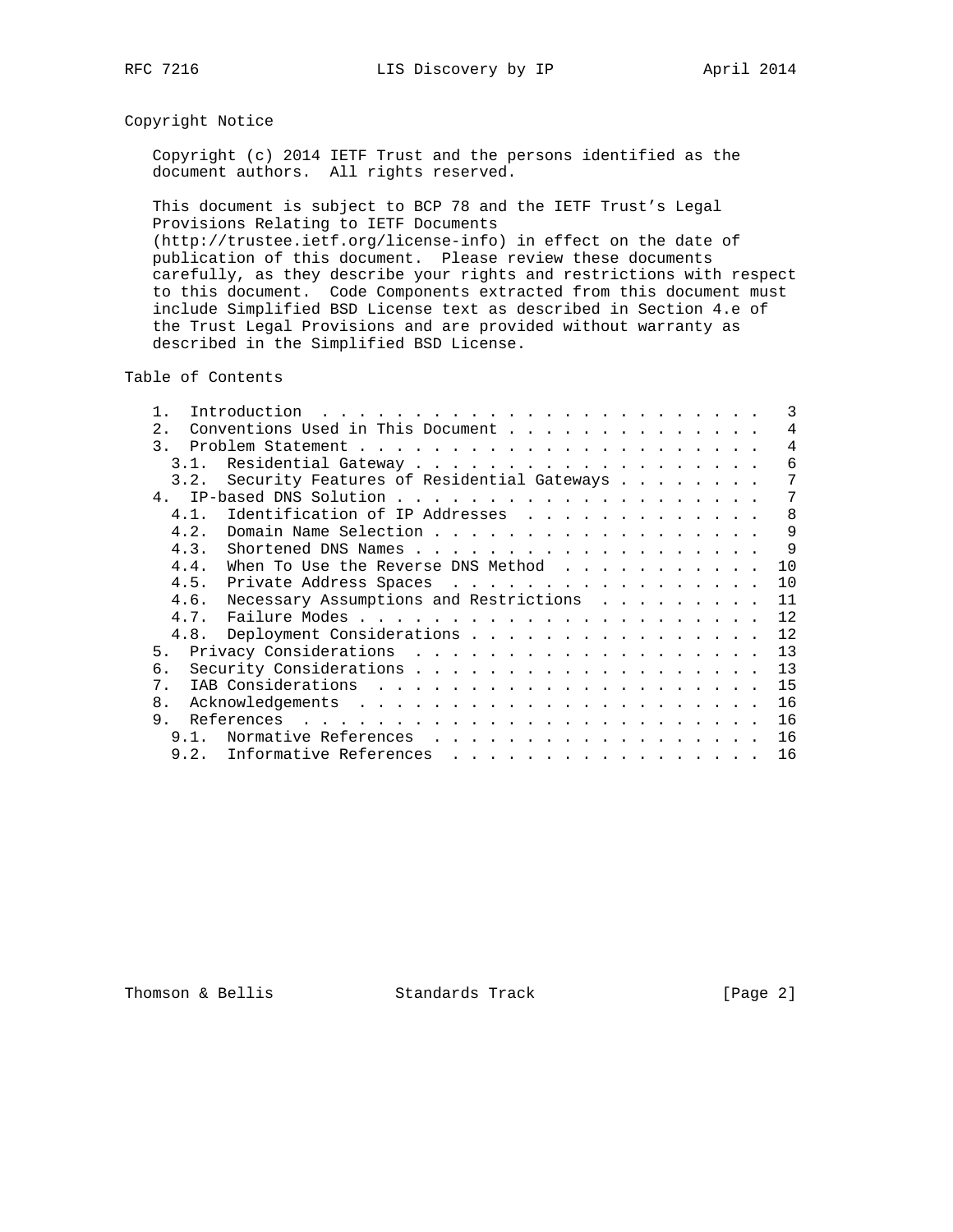## 1. Introduction

 A Location Information Server (LIS) is a service provided by an access network. The LIS uses knowledge of the access network topology and other information to generate location information for Devices. Devices within an access network are able to acquire location information from a LIS.

 The relationship between a Device and an access network might be transient. Configuration of the correct LIS at the Device ensures that accurate location information is available. Without location information, some network services are not available.

 The configuration of a LIS IP address on a Device requires some automated process. This is particularly relevant when one considers that Devices might move between different access networks served by different LISs. LIS Discovery [RFC5986] describes a method that employs the Dynamic Host Configuration Protocol (DHCPv4 [RFC2131], DHCPv6 [RFC3315]) as input to U-NAPTR [RFC4848] discovery.

 A residential gateway, or home router, provides a range of networking functions for Devices within the network it serves. Unfortunately, in most cases these functions effectively prevent the successful use of DHCP for LIS discovery.

 One drawback with DHCP is that universal deployment of a new option takes a considerable amount of time. Often, networking equipment needs to be updated in order to support the new option. Of particular concern are the millions of residential gateway devices used to provide Internet access to homes and businesses. While [RFC5986] describes functions that can be provided by residential gateways to support LIS discovery, gateways built before the publication of this specification are not expected (and are likely not able) to provide these functions.

 This document explores the problem of configuring Devices with a LIS address when a residential gateway is interposed between the Device and access network. Section 3 defines the problem, and Section 4 describes a method for determining a domain name that can be used for discovery of the LIS.

 In some cases, the solution described in this document is based on a UNilateral Self-Address Fixing (UNSAF) [RFC3424] method. For those cases, this solution is considered transitional until such time as the recommendations for residential gateways in [RFC5986] are more widely deployed. Considerations relating to UNSAF applications are described in Section 7.

Thomson & Bellis **Standards Track** [Page 3]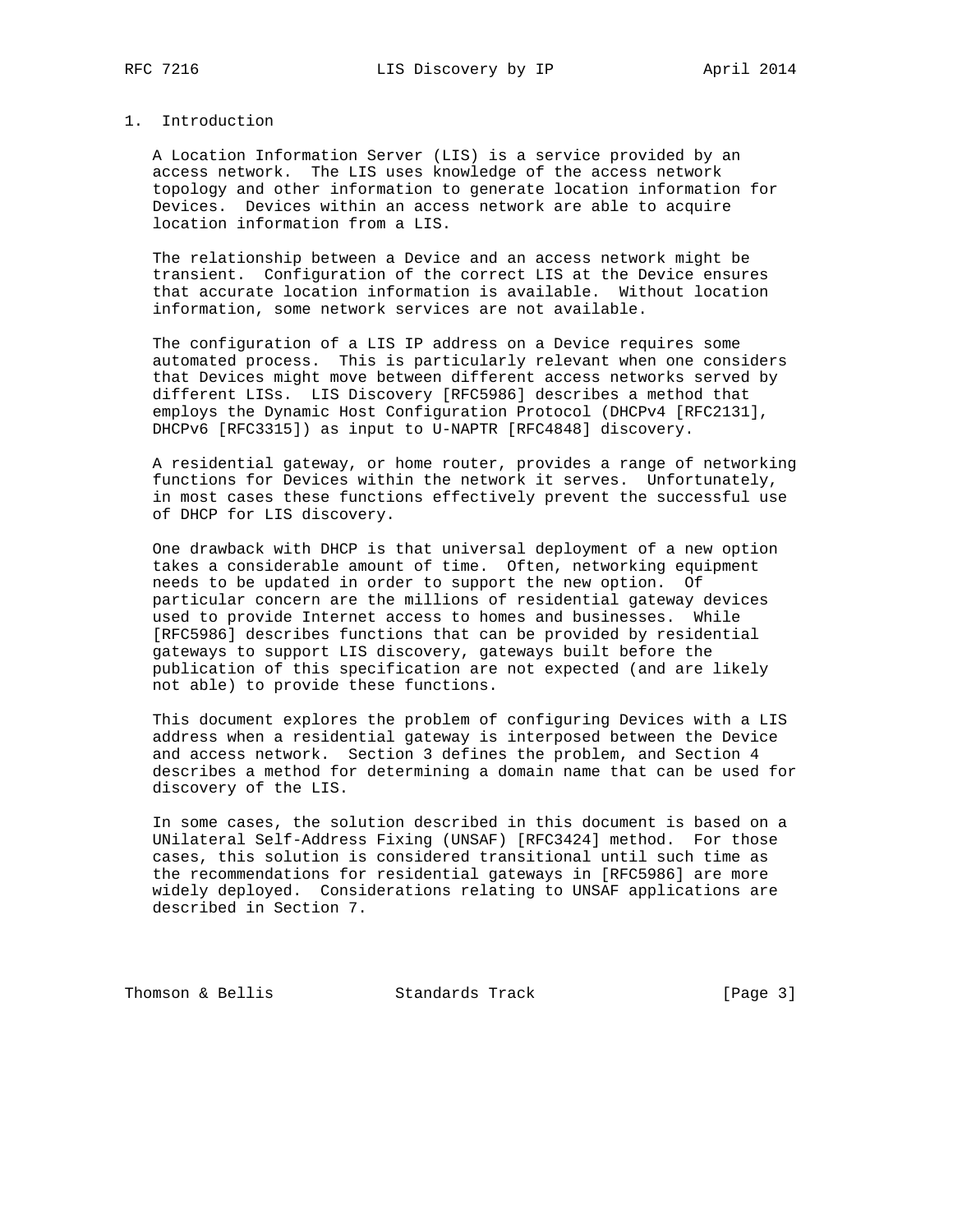2. Conventions Used in This Document

 The key words "MUST", "MUST NOT", "REQUIRED", "SHALL", "SHALL NOT", "SHOULD", "SHOULD NOT", "RECOMMENDED", "MAY", and "OPTIONAL" in this document are to be interpreted as described in [RFC2119].

 This document uses terminology established in [RFC6280] and [RFC5012]. The terms "Device" and "LIS" are capitalized throughout when they are used to identify the roles defined in [RFC6280].

3. Problem Statement

 Figure 1 shows a simplified network topology for fixed wire-line Internet access. This arrangement is typical when wired Internet access is provided. The diagram shows two network segments: the access network provided by an Internet service provider (ISP), and the residential network served by the residential gateway.

 There are a number of variations on this arrangement, as documented in Section 3.1 of [RFC5687]. In each of these variations, the goal of LIS discovery is to identify the LIS in the access network.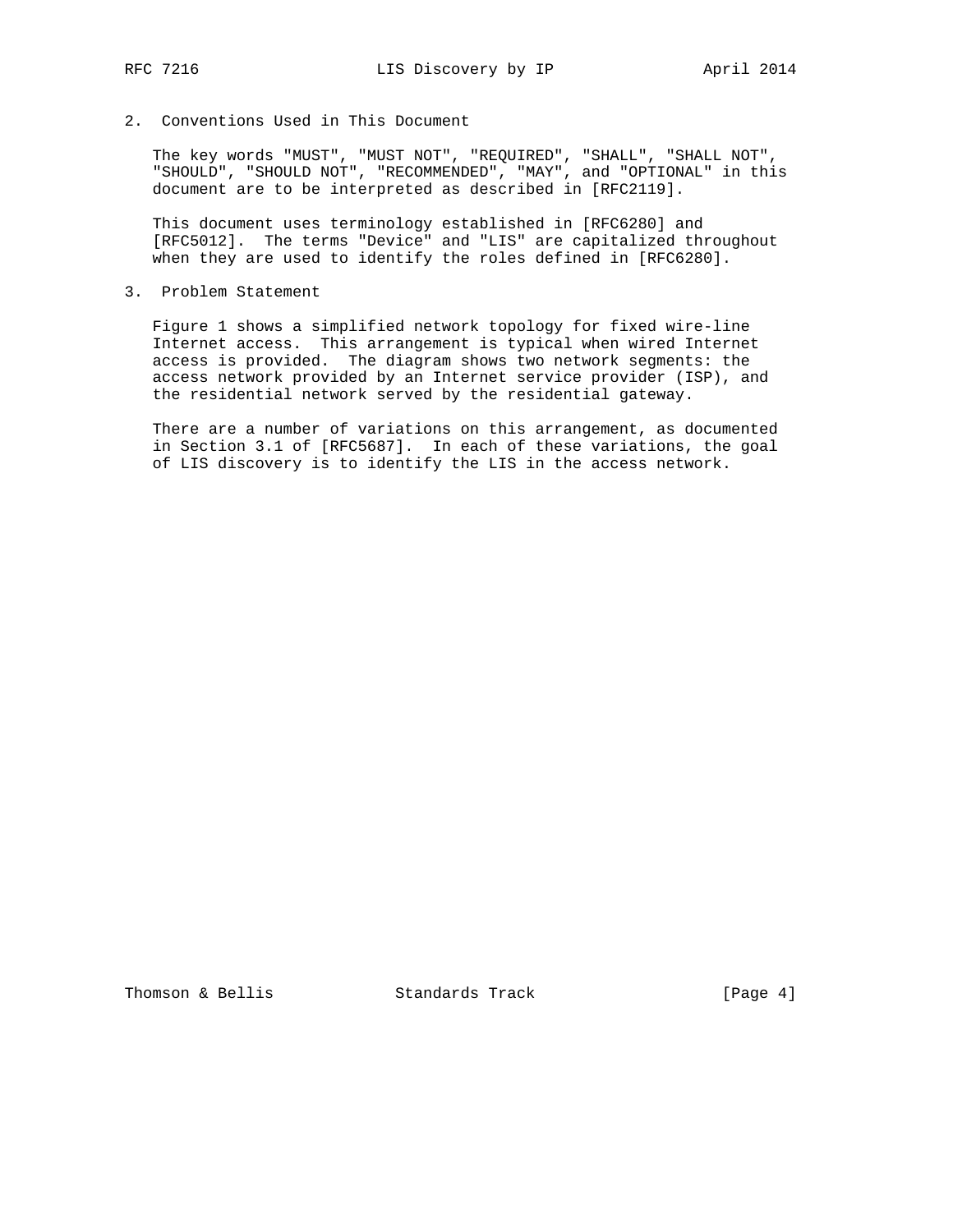

Figure 1: Simplified Network Topology

 A particularly important characteristic of this arrangement is the relatively small geographical area served by the residential gateway. Given a small enough area, it is reasonable to delegate the responsibility for providing Devices within the residential network with location information to the ISP. The ISP is able to provide location information that identifies the residence, which should be adequate for a wide range of purposes.

 A residential network that covers a larger geographical area might require a dedicated LIS, a case that is outside the scope of this document.

Thomson & Bellis Standards Track [Page 5]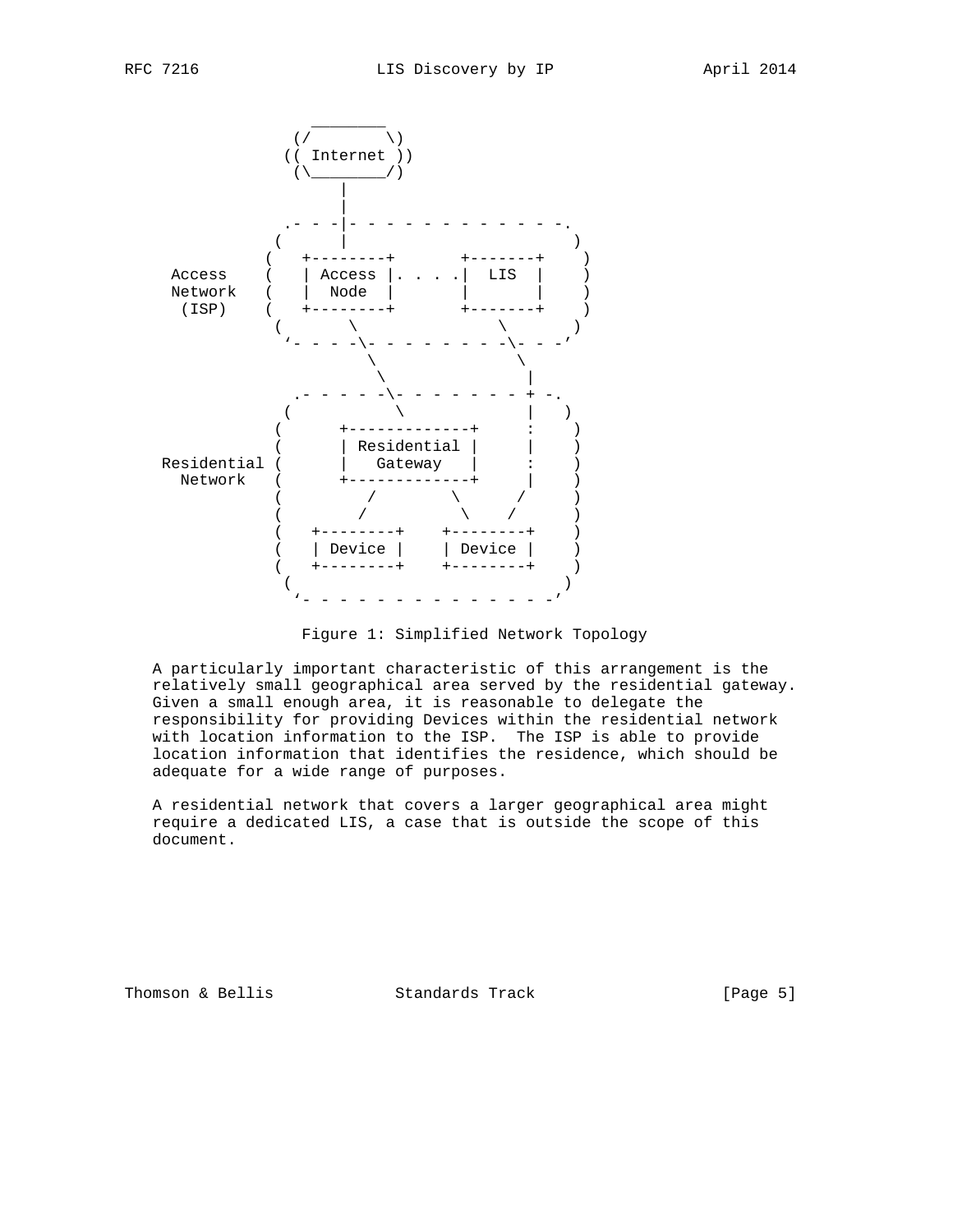The goal of LIS discovery is to identify a LIS that is able to provide the Device with accurate location information. In the network topology described, this means identifying the LIS in the access network. The residential gateway is a major obstacle in achieving this goal.

#### 3.1. Residential Gateway

 A residential gateway can encompass several different functions including: modem, Ethernet switch, wireless access point, router, network address translation (NAT), DHCP server, DNS relay, and firewall. Of the common functions provided, the NAT function of a residential gateway has the greatest impact on LIS discovery.

 An ISP is typically parsimonious about their IP address allocations; each customer is allocated a limited number of IP addresses. Therefore, NAT is an extremely common function of gateways. NAT enables the use of multiple Devices within the residential network. However, NAT also means that Devices within the residence are not configured by the ISP directly.

 When it comes to discovering a LIS, the fact that Devices are not configured by the ISP causes a significant problem. Configuration is the ideal method of conveying the information necessary for discovery. Devices attached to residential gateways are usually given a generic configuration that includes no information about the ISP network. For instance, DNS configuration typically points to a DNS relay on the gateway device. This approach ensures that the local network served by the gateway is able to operate without a connection to the ISP, but it also means that Devices are effectively ignorant of the ISP network.

 [RFC5986] describes several methods that can be applied by a residential gateway to assist Devices in acquiring location information. For instance, the residential gateway could forward LIS address information to hosts within the network it serves. Unfortunately, such an active involvement in the discovery process only works for new residential gateway devices that implement those recommendations.

 Where residential gateways already exist, direct involvement of the gateway in LIS discovery requires that the residential gateway be updated or replaced. The cost of replacement is difficult to justify to the owner of the gateway, especially when it is considered that the gateway still fills its primary function: Internet access. Furthermore, updating the software in such devices is not feasible in

Thomson & Bellis **Standards Track** [Page 6]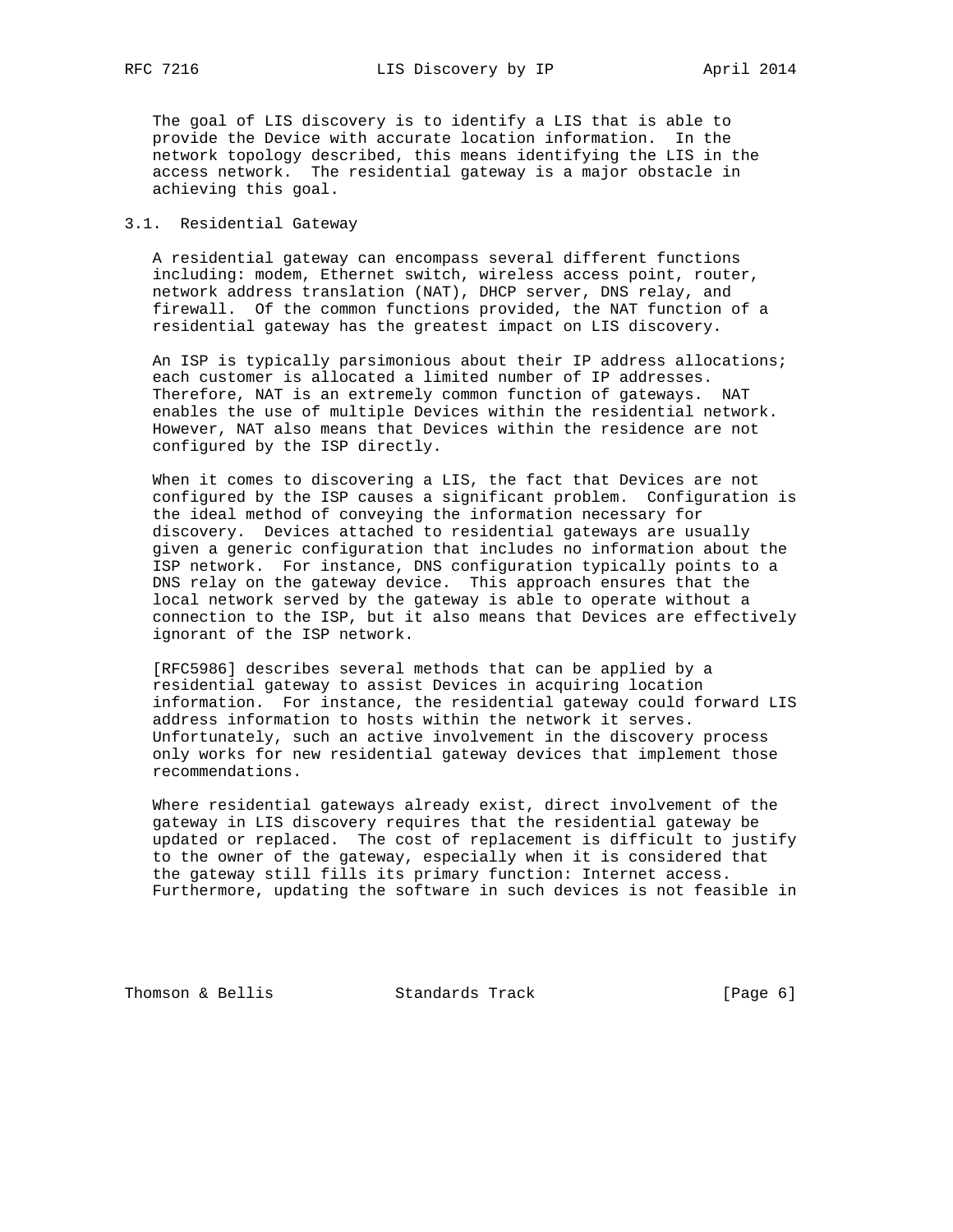many cases. Even if software updates were made available, many residential gateways cannot be updated remotely, inevitably leading to some proportion that is not updated.

 This document therefore describes a method that can be used by Devices to discover their LIS without any assistance from the network.

3.2. Security Features of Residential Gateways

 A network firewall function is often provided by residential gateways as a security measure. Security features like intrusion detection systems help protect users from attacks. Amongst these protections is a port filter that prevents both inbound and outbound traffic on certain TCP and UDP ports. Therefore, any solution needs to consider the likelihood of traffic being blocked.

4. IP-based DNS Solution

 LIS discovery [RFC5986] uses a DNS-based Dynamic Delegation Discovery Service (DDDS) system as the basis of discovery. Input to this process is a domain name. Use of DHCP for acquiring the domain name is specified, but alternative methods of acquisition are permitted.

 This document specifies a means for a Device to discover several alternative domain names that can be used as input to the DDDS process. These domain names are based on the IP address of the Device. Specifically, the domain names are a portion of the reverse DNS trees -- either the ".in-addr.arpa." or ".ip6.arpa." tree.

 The goal of this process is to make a small number of DDDS queries in order to find a LIS. After LIS discovery using the DHCP-based process in [RFC5986] has failed, a Device can:

- 1. Collect a set of IP addresses that refer to the Device (Section 4.1).
- 2. Convert each IP address into DNS names in the "in-addr.arpa." or "ip6.arpa." tree (Section 4.2).
- 3. Perform the DDDS process for LIS discovery on those DNS names ([RFC5986]).
- 4. Shorten the DNS names by some number of labels and repeat the DDDS process (Section 4.3).

Thomson & Bellis **Standards Track** [Page 7]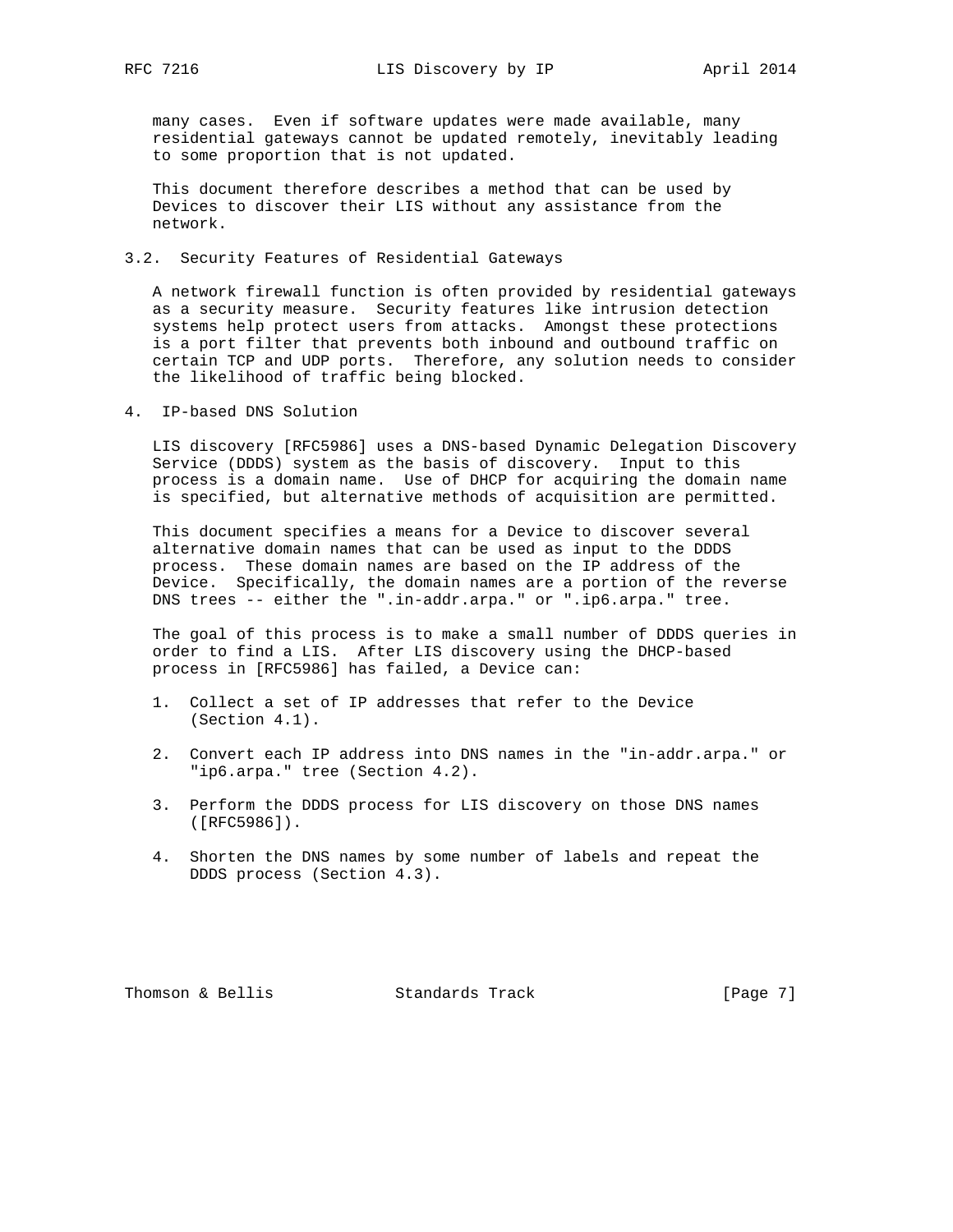A Device might be reachable at one of a number of IP addresses. In the process described, a Device first identifies each IP address from which it is potentially reachable. From each of these addresses, the Device then selects up to three domain names for use in discovery. These domain names are then used as input to the DDDS process.

# 4.1. Identification of IP Addresses

 A Device identifies a set of potential IP addresses that currently result in packets being routed to it. These are ordered by proximity, with those addresses that are used in adjacent network segments being favored over those used in public or remote networks. The first addresses in the set are those that are assigned to local network interfaces.

 A Device can use the Session Traversal Utilities for NAT (STUN) [RFC5389] mechanism to determine its public, reflexive transport address. The host uses the "Binding Request" message and the resulting "XOR-MAPPED-ADDRESS" parameter that is returned in the response.

 Alternative methods for determining other IP addresses MAY be used by the Device. If enabled, the Port Control Protocol (PCP) [RFC6887], Universal Plug and Play (UPnP) [UPnP-IGD-WANIPConnection1], and NAT Port Mapping Protocol (NAT-PMP) [RFC6886] are each able to provide the external address of a residential gateway device. These, as well as proprietary methods for determining other addresses, might be available. Because there is no assurance that these methods will be supported by any access network, these methods are not mandated. Note also that in some cases, methods that rely on the view of the network from the residential gateway device could reveal an address in a private address range (see Section 4.6).

 In many instances, the IP address produced might be from a private address range. For instance, the address on a local network interface could be from a private range allocated by the residential gateway. In other cases, methods that rely on the view of the network (UPnP, NAT-PMP) from the residential gateway device could reveal an address in a private address range if the access network also uses NAT. For a private IP address, the derived domain name is only usable where the employed DNS server contains data for the corresponding private IP address range.

Thomson & Bellis **Standards Track** [Page 8]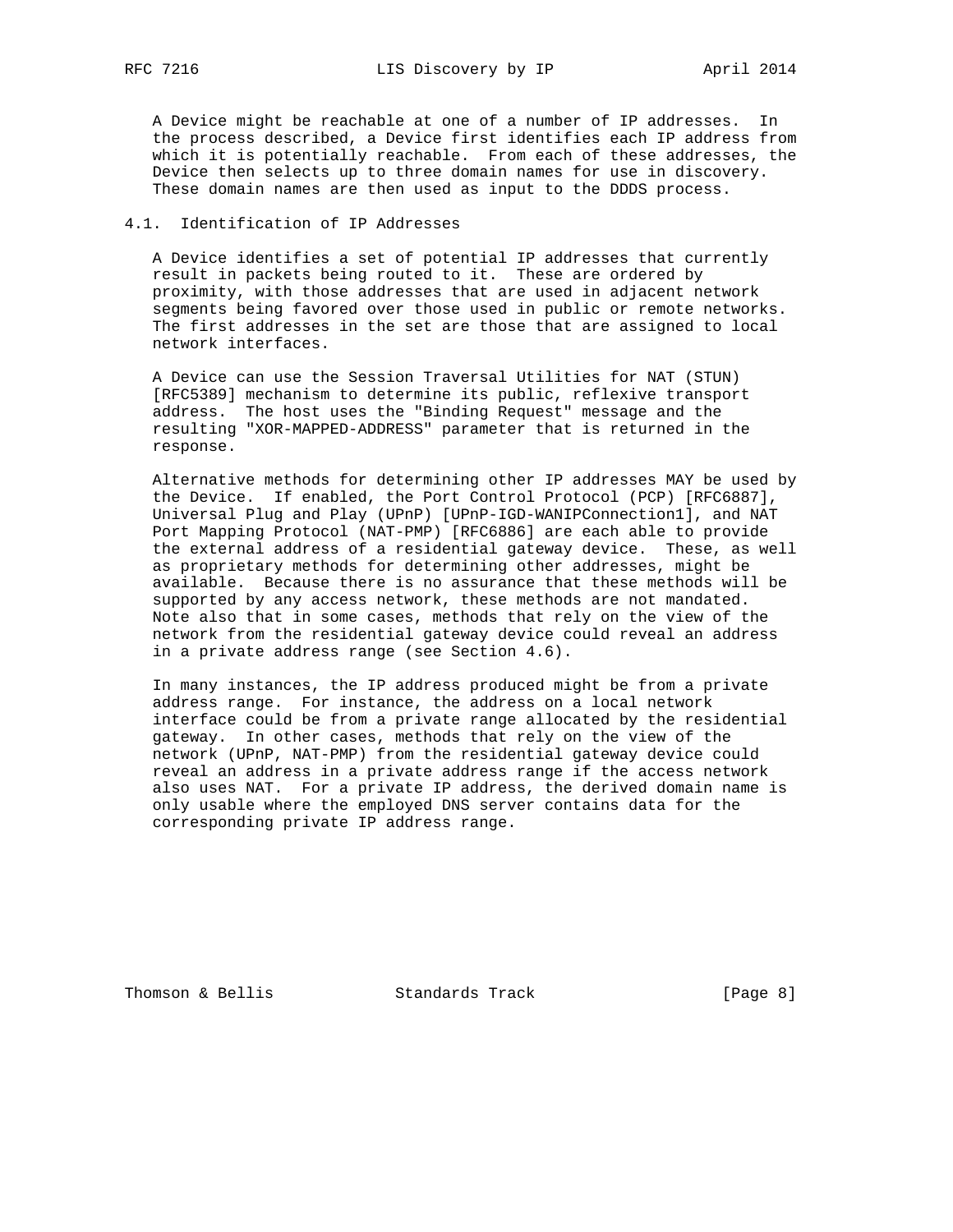## 4.2. Domain Name Selection

 The domain name selected for each resulting IP address is the name that would be used for a reverse DNS lookup. The domain name derived from an IP version 4 address is in the ".in-addr.arpa." tree and follows the construction rules in Section 3.5 of [RFC1035]. The domain name derived from an IP version 6 address is in the ".ip6.arpa." tree and follows the construction rules in Section 2.5 of [RFC3596].

### 4.3. Shortened DNS Names

 Additional domain names are added to allow for a single DNS record to cover a larger set of addresses. If the search on the domain derived from the full IP address does not produce a NAPTR record with the desired service tag (e.g., "LIS:HELD"), a similar search is repeated based on a shorter domain name, using a part of the IP address:

- o For IP version 4, the resulting domain name SHOULD be shortened successively by one and two labels, and the query repeated. This corresponds to a search on a /24 or /16 network prefix. This allows for fewer DNS records in the case where a single access network covering an entire /24 or /16 network is served by the same LIS.
- o For IP version 6, the resulting domain SHOULD be shortened successively by 16, 18, 20, and 24 labels, and the query repeated. This corresponds to a search on a /64, /56, /48, or /32 network prefix.

 This set of labels is intended to provide network operators with a degree of flexibility in where LIS discovery records can be placed without significantly increasing the number of DNS names that are searched. This does not attach any other significance to these specific zone cuts or create a classful addressing hierarchy based on the reverse DNS tree.

 For example, the IPv4 address "192.0.2.75" could result in queries  $t \cap$ :

- o 75.2.0.192.in-addr.arpa.
- o 2.0.192.in-addr.arpa.
- o 0.192.in-addr.arpa.

Thomson & Bellis **Standards Track** [Page 9]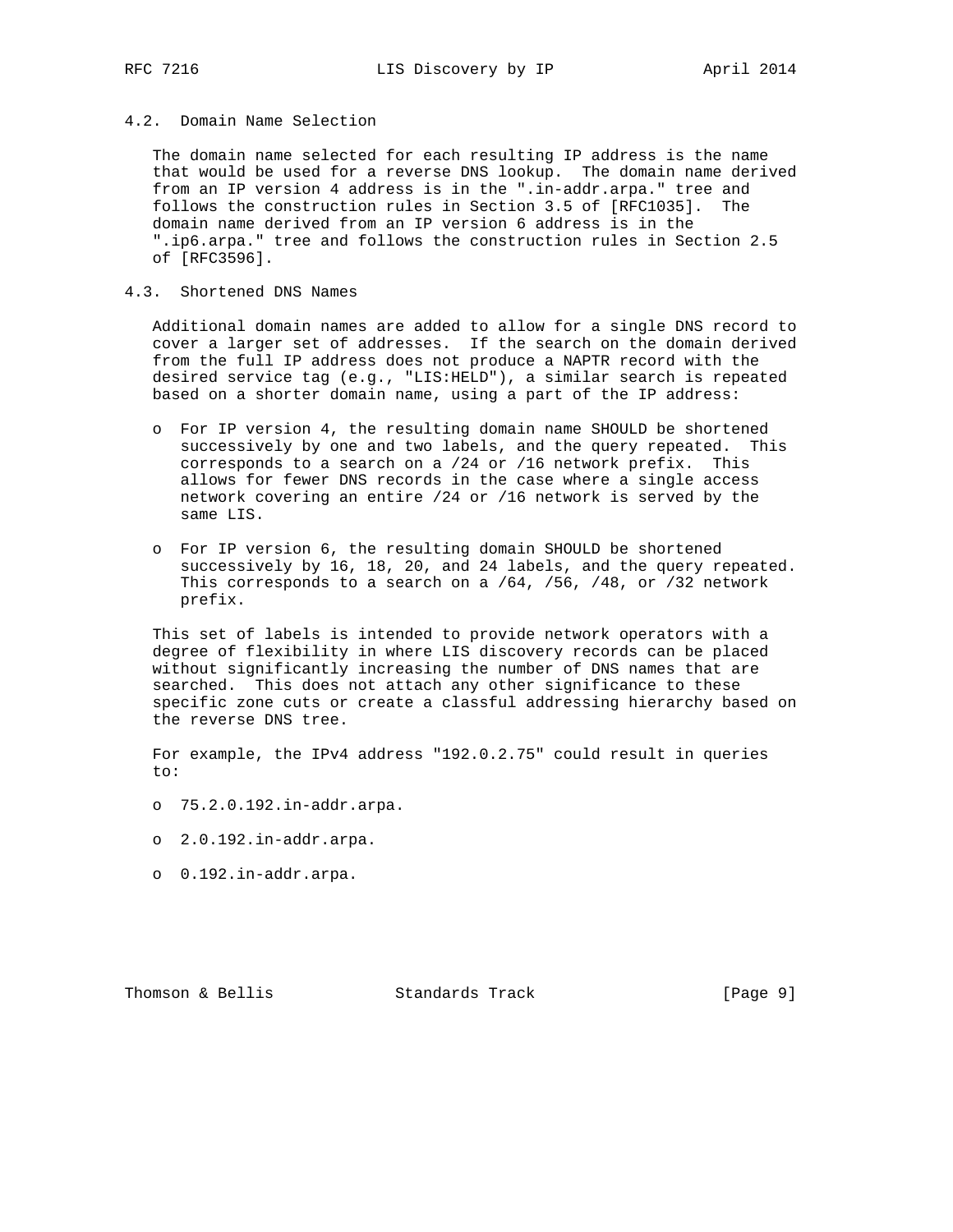Similarly, the IPv6 address "2001:DB8::28e4:3a93:4429:dfb5" could result in queries to:

- o 5.b.f.d.9.2.4.4.3.9.a.3.4.e.8.2.0.0.0.0.0.0.0.0.8.b.d.0.1.0.0.2 .ip6.arpa.
- o 0.0.0.0.0.0.0.0.8.b.d.0.1.0.0.2.ip6.arpa.
- o 0.0.0.0.0.0.8.b.d.0.1.0.0.2.ip6.arpa.
- o 0.0.0.0.8.b.d.0.1.0.0.2.ip6.arpa.
- o 8.b.d.0.1.0.0.2.ip6.arpa.

 The limited number of labels by which each name is shortened is intended to limit the number of DNS queries performed by Devices. If no LIS is discovered by this method, the result will be that no more than five U-NAPTR resolutions are invoked for each IP address.

4.4. When To Use the Reverse DNS Method

 The DHCP method described in [RFC5986] MUST be attempted on all local network interfaces before attempting this method. This method is employed either because DHCP is unavailable, when the DHCP server does not provide a value for the access network domain name option, or because a request to the resulting LIS results in a HELD "notLocatable" error or equivalent.

4.5. Private Address Spaces

 Addresses from a private-use address space can be used as input to this method. In many cases, this applies to addresses defined in [RFC1918], though other address ranges could have limited reachability where this advice also applies. This is only possible if a DNS server with a view of the same address space is used. Public DNS servers cannot provide useful records for private addresses.

 Using an address from a private space in discovery can provide a more specific answer if the DNS server has records for that space. Figure 2 shows a network configuration where addresses from an ISP network could better indicate the correct LIS. Records in DNS B can be provided for the 10.0.0.0/8 range, potentially dividing that range so that a more local LIS can be selected.

Thomson & Bellis Standards Track [Page 10]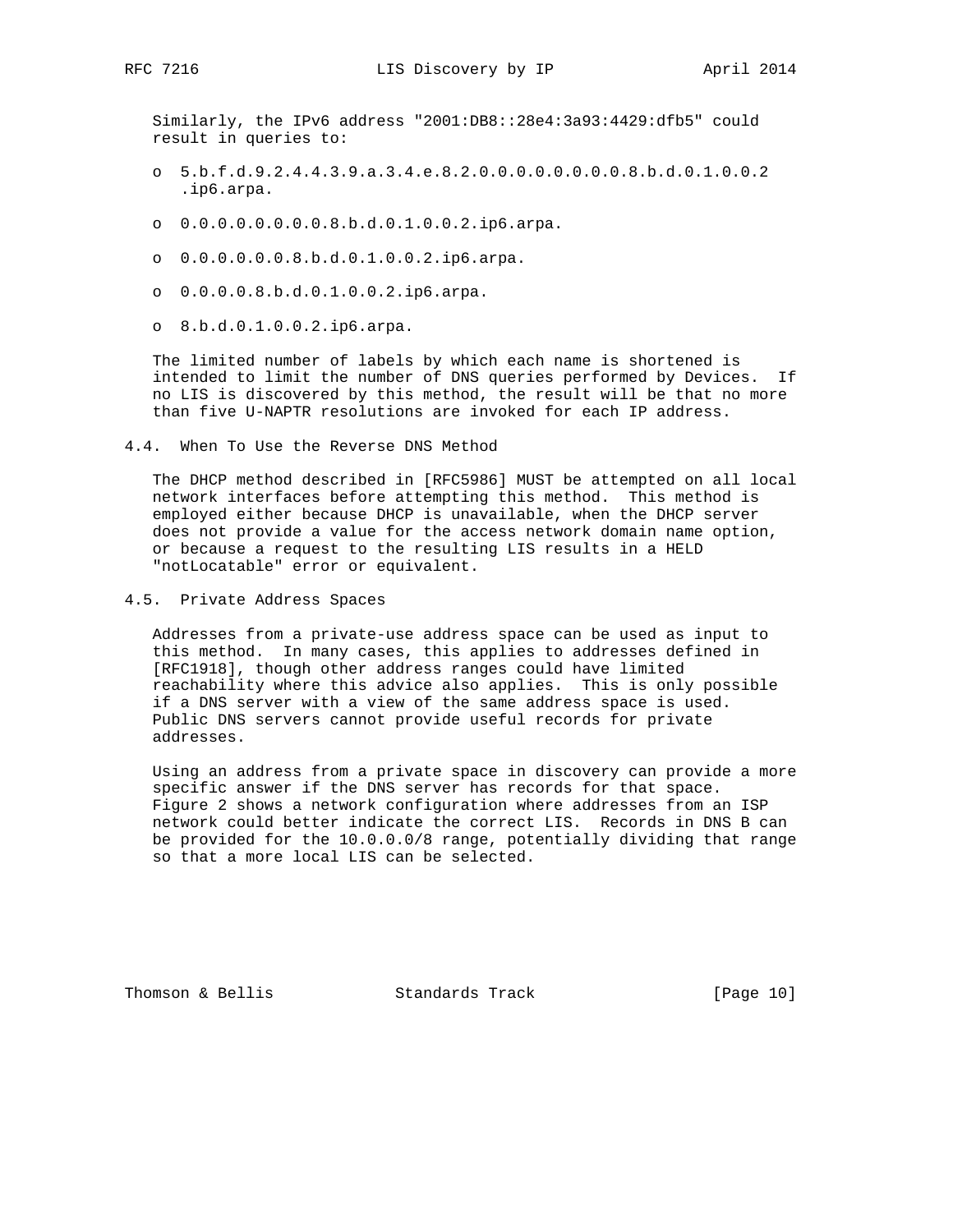

Figure 2: Address Space Example

 The goal of automatic DNS configuration is usually to select a local DNS, which suits configurations like the one shown. However, use of public DNS or STUN servers means that a public IP address is likely to be found. For STUN in particular, selecting a public server minimizes the need for reconfiguration when a Device moves. Adding records for the public address space used by an access network ensures that the discovery process succeeds when a public address is used.

4.6. Necessary Assumptions and Restrictions

 When used by a Device for LIS discovery, this is an UNSAF application and is subject to the limitations described in Section 7.

 It is not necessary that the IP address used is unique to the Device, only that the address can be somehow related to the Device or the access network that serves the Device. This allows a degree of flexibility in determining this value, although security considerations (Section 6) might require that the address be verified to limit the chance of falsification.

 This solution assumes that the public, reflexive transport address used by a Device is in some way controlled by the access network provider or some other related party. This implies that the corresponding ".in-addr.arpa." or ".ip6.arpa." record can be updated by that entity to include a useful value for the LIS address.

Thomson & Bellis Standards Track [Page 11]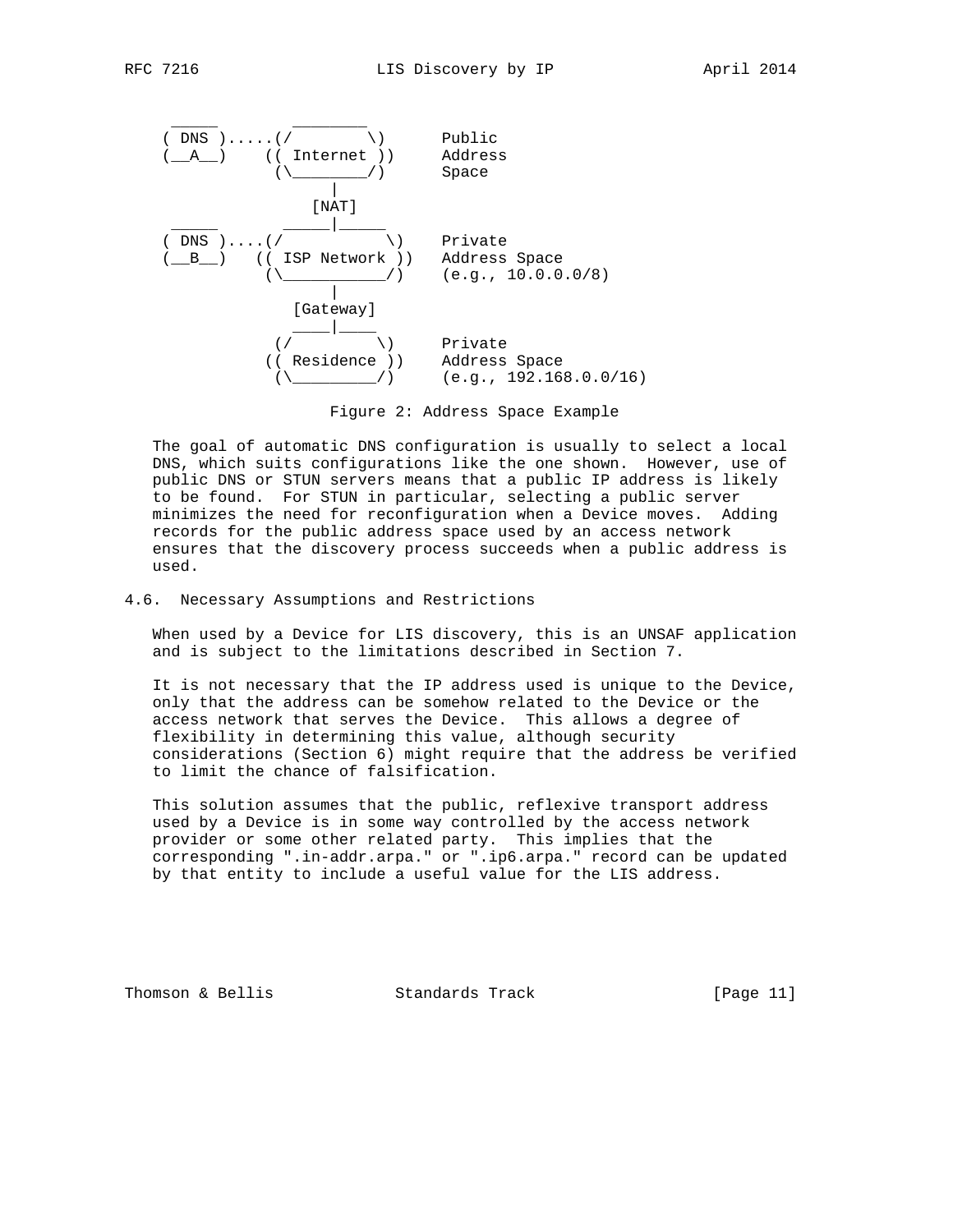## 4.7. Failure Modes

 Successful use of private addresses relies on a DNS server that has records for the address space that is used. Using a public IP address increases the likelihood of this. This document relies on STUN to provide the Device with a public, reflexive transport address. Configuration of a STUN server is necessary to ensure that this is successful.

 In cases where a virtual private network (VPN) or other tunnel is used, the entity providing a public IP address might not be able to provide the Device with location information. It is assumed that this entity is able to identify this problem and indicate this to the Device (using the "notLocatable" HELD error or similar). This problem is described in more detail in [RFC5985].

#### 4.8. Deployment Considerations

 An access network provider SHOULD provide NAPTR records for each public IP address that is used for Devices within the access network.

 Any DNS server internal to a NAT SHOULD also include records for the private address range. These records might only be provided to clients making requests from the private address range. Doing so allows clients within the private address range to discover a LIS based on their IP address prior to any address translation. In geographically distributed networks that use a private address range, this enables the use of a different LIS for different locations, based on the IP address range used at each location. Use of a public, translated IP address for the network can still work, but it might result in a suboptimal LIS selection.

 A network that operates network address translation SHOULD provide NAPTR records that reference a LIS endpoint with a public address. This requires the reservation of an IP address and port for the LIS. To ensure requests toward the LIS from within the private address space do not traverse the NAT and have source addresses mapped by the NAT, networks can provide a direct route to the LIS. Clients that perform discovery based on public DNS or STUN servers are thereby easier to trace based on source address information.

 NAPTR records can be provided for individual IP addresses. To limit the proliferation of identical records, a single record can be placed at higher nodes of the tree (corresponding to /24 and /16 for IPv4; /64, /56, /48, and /32 for IPv6). A record at a higher point in the tree (those with a shorter prefix) applies to all addresses lower in

Thomson & Bellis Standards Track [Page 12]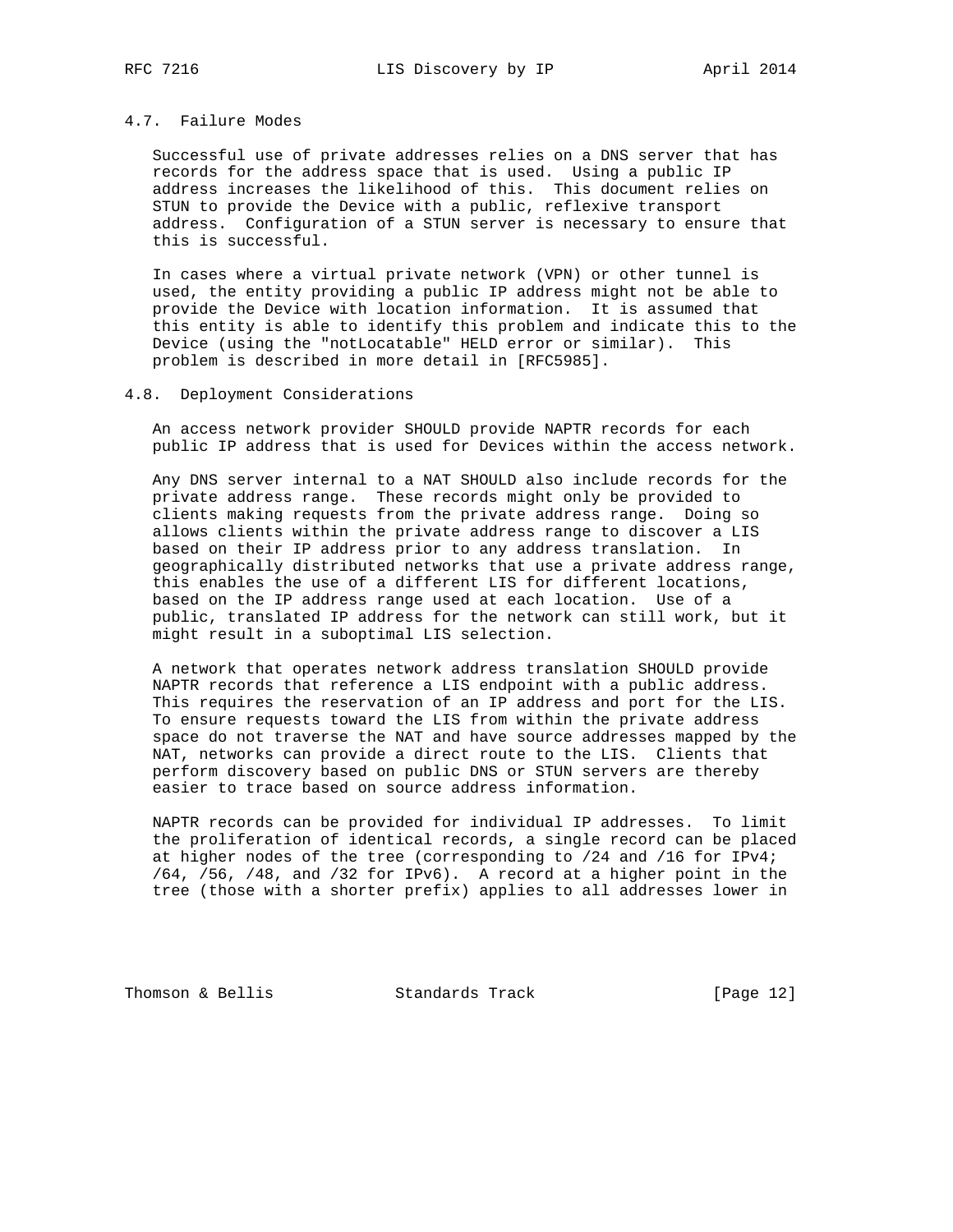the tree (those with a longer prefix); records at the lower point override those at higher points, thus allowing for exceptions to be specified.

5. Privacy Considerations

 As with all uses of geolocation information, it is very important that measures be taken to ensure that location information is not provided to unauthorized parties. The mechanism defined in this document is focused on the case where a device is learning its own location so that it can provide that location information to applications. We assume that the device learning its own location is not a privacy risk. There are then two remaining privacy risks: the use of geolocation by applications, and the abuse of the location configuration protocol.

 The privacy considerations around the use of geolocation by applications vary considerably by application context. A framework for location privacy in applications is provided in [RFC6280].

 The mechanism specified in this document allows a device to discover its local LIS, from which it then acquires its location using a Location Configuration Protocol (LCP) [RFC5687]. If an unauthorized third party can spoof the LCP to obtain a target's location information, then the mechanism in this document could allow them to discover the proper server to attack for a given IP address. Thus, it is important that a LIS meet the security requirements of the LCP it implements. For HELD, these requirements are laid out in Section 9 of [RFC5985].

 A Device that discovers a LIS using the methods in this document MUST NOT provide that LIS with additional information that might reveal its position, such as the location measurements described in [RFC7105], unless it has a secondary method for determining the authenticity of the LIS, such as a white list.

6. Security Considerations

 The security considerations described in [RFC5986] apply to the discovery process as a whole. The primary security concern is with the potential for an attacker to impersonate a LIS.

 The added ability for a third party to discover the identity of a LIS does not add any concerns, since the identity of a LIS is considered public information.

Thomson & Bellis Standards Track [Page 13]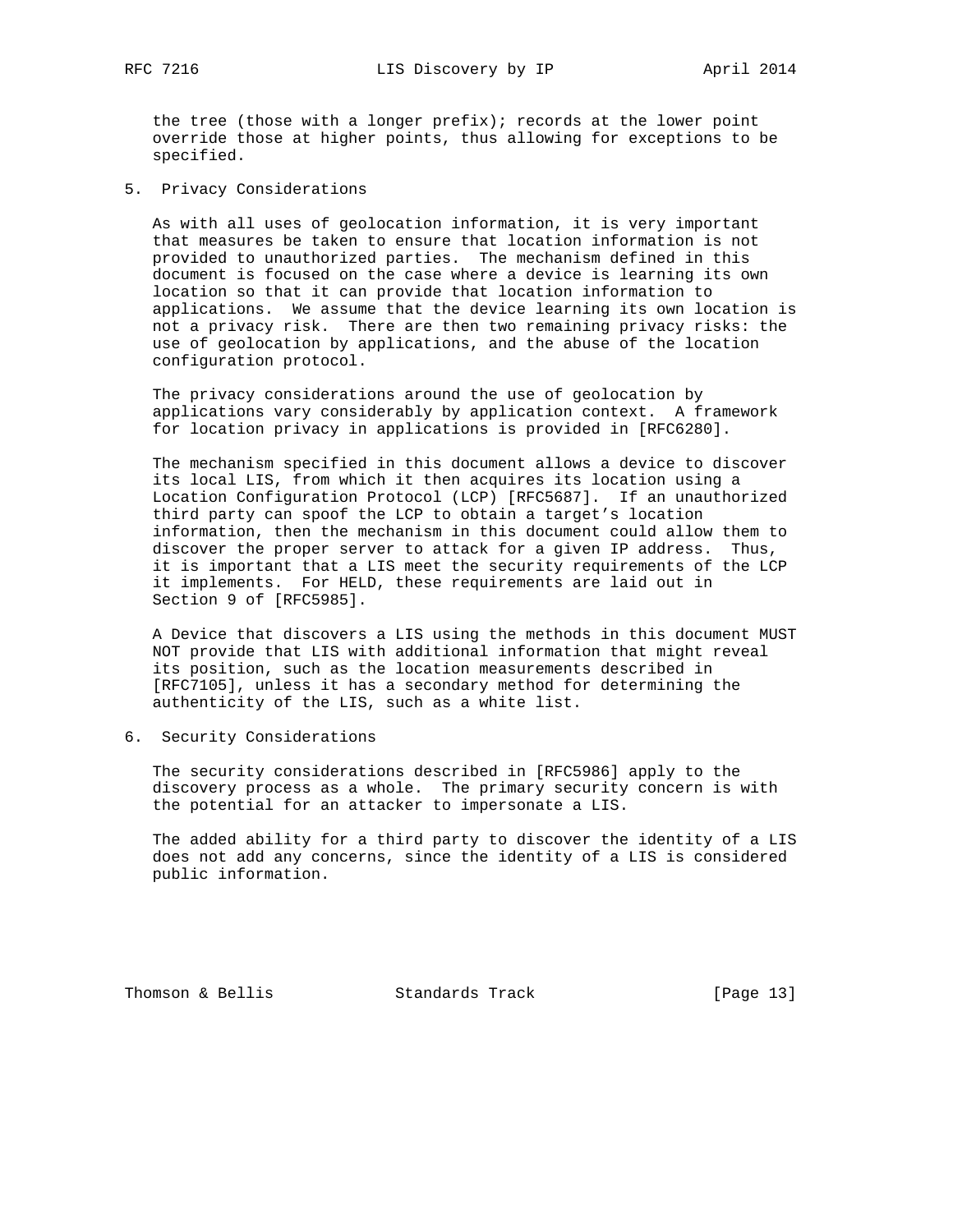In addition to existing considerations, this document introduces further security considerations relating to the identification of the IP address. It is possible that an attacker could attempt to provide a falsified IP address in an attempt to subvert the rest of the process.

 [RFC5389] describes attacks where an attacker is able to ensure that a Device receives a falsified reflexive address. An on-path attacker might be able to ensure that a falsified address is provided to the Device. Even though STUN messages are protected by a STUN MESSAGE- INTEGRITY attribute, which is an HMAC that uses a shared secret, an on-path attacker can capture and modify packets, altering source and destination addresses to provide falsified addresses.

 This attack could result in an effective means of denial of service, or a means to provide a deliberately misleading service. Notably, any LIS that is identified based on a falsified IP address could still be a valid LIS for the given IP address, just not one that is useful for providing the Device with location information. In this case, the LIS provides a HELD "notLocatable" error or an equivalent. If the falsified IP address is under the control of the attacker, it is possible that misleading (but verifiable) DNS records could indicate a malicious LIS that provides false location information.

 In all cases of falsification, the best remedy is to perform some form of independent verification of the result. No specific mechanism is currently available to prevent attacks based on falsification of reflexive addresses; it is suggested that Devices attempt to independently verify that the reflexive transport address provided is accurate. An independent, trusted source of location information could aid in verification, even if the trusted source is unable to provide information with the same degree of accuracy as the discovered LIS.

 Use of private address space effectively prevents use of the usual set of trust anchors for DNSSEC. Only a DNS server that is able to see the same private address space can provide useful records. A Device that relies on DNS records in the private address space portion of the ".in-addr.arpa." or ".ip6.arpa." trees MUST either use an alternative trust anchor for these records or rely on other means of ensuring the veracity of the DNS records.

 DNS queries that are not blocked as [RFC6303] demands, or directed to servers outside the network, can cause the addresses that are in use within the network to be exposed outside of the network. For resolvers within the network, implementing [RFC6303] avoids this issue; otherwise, the problem cannot be avoided without blocking DNS queries to external servers.

Thomson & Bellis Standards Track [Page 14]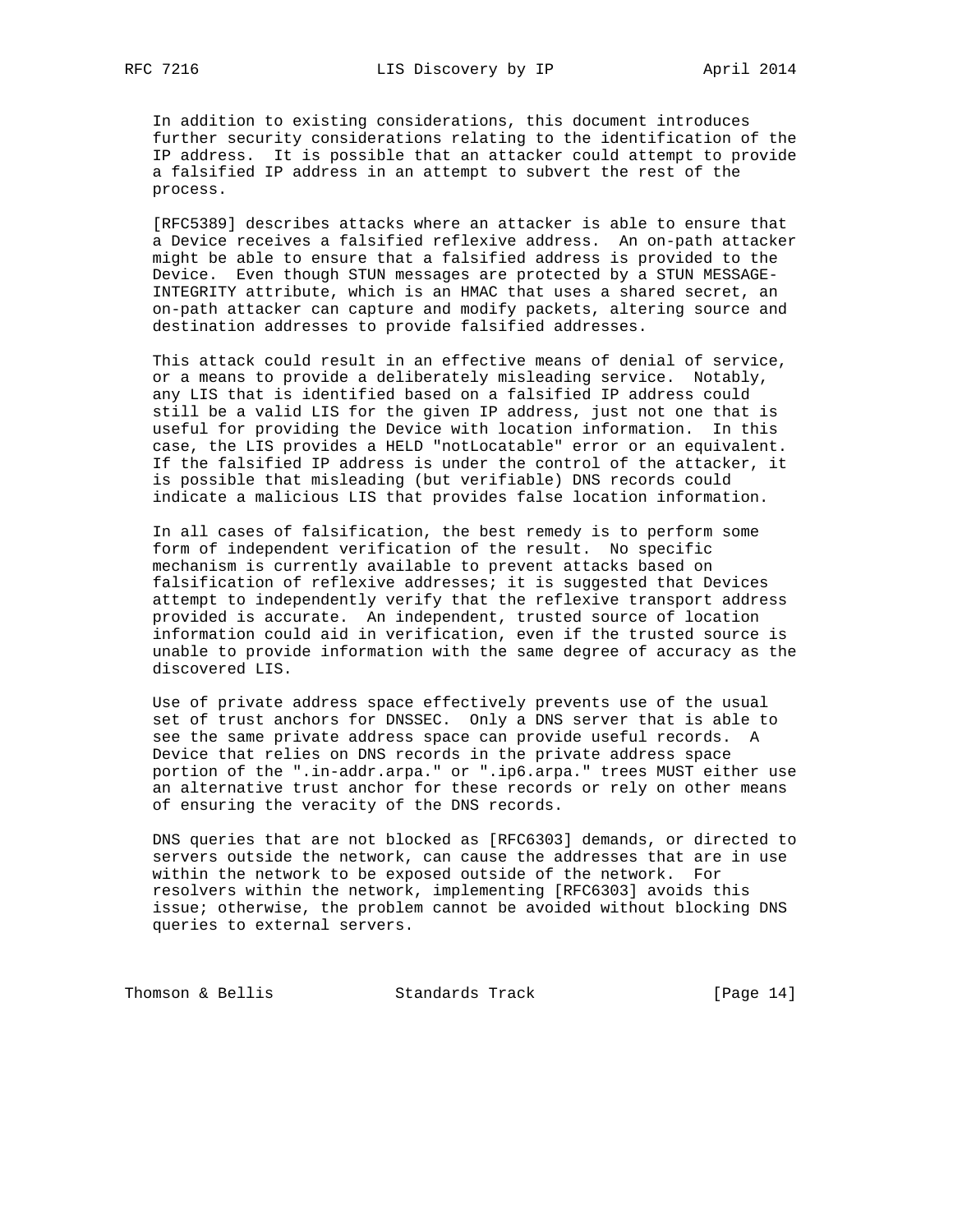### 7. IAB Considerations

 The IAB has studied the problem of Unilateral Self-Address Fixing (UNSAF) [RFC3424], which is the general process by which a client attempts to determine its address in another realm on the other side of a NAT through a collaborative protocol reflection mechanism, such as STUN.

 This section only applies to the use of this method of LIS discovery by Devices and does not apply to its use for third-party LIS discovery.

 The IAB requires that protocol specifications that define UNSAF mechanisms document a set of considerations.

 1. Precise definition of a specific, limited-scope problem that is to be solved with the UNSAF proposal.

 Section 3 describes the limited scope of the problem addressed in this document.

2. Description of an exit strategy/transition plan.

 [RFC5986] describes behavior that residential gateways require in order for this short-term solution to be rendered unnecessary. When implementations of the recommendations in LIS discovery are widely available, this UNSAF mechanism can be made obsolete.

 3. Discussion of specific issues that may render systems more "brittle".

 A description of the necessary assumptions and limitations of this solution are included in Section 4.6.

 Use of STUN for discovery of a reflexive transport address is inherently brittle in the presence of multiple NATs or address realms. In particular, brittleness is added by the requirement of using a DNS server that is able to view the address realm that contains the IP address in question. If address realms use overlapping addressing space, then there is a risk that the DNS server provides information that is not useful to the Device.

 4. Identify requirements for longer-term, sound technical solutions; contribute to the process of finding the right longer-term solution.

Thomson & Bellis Standards Track [Page 15]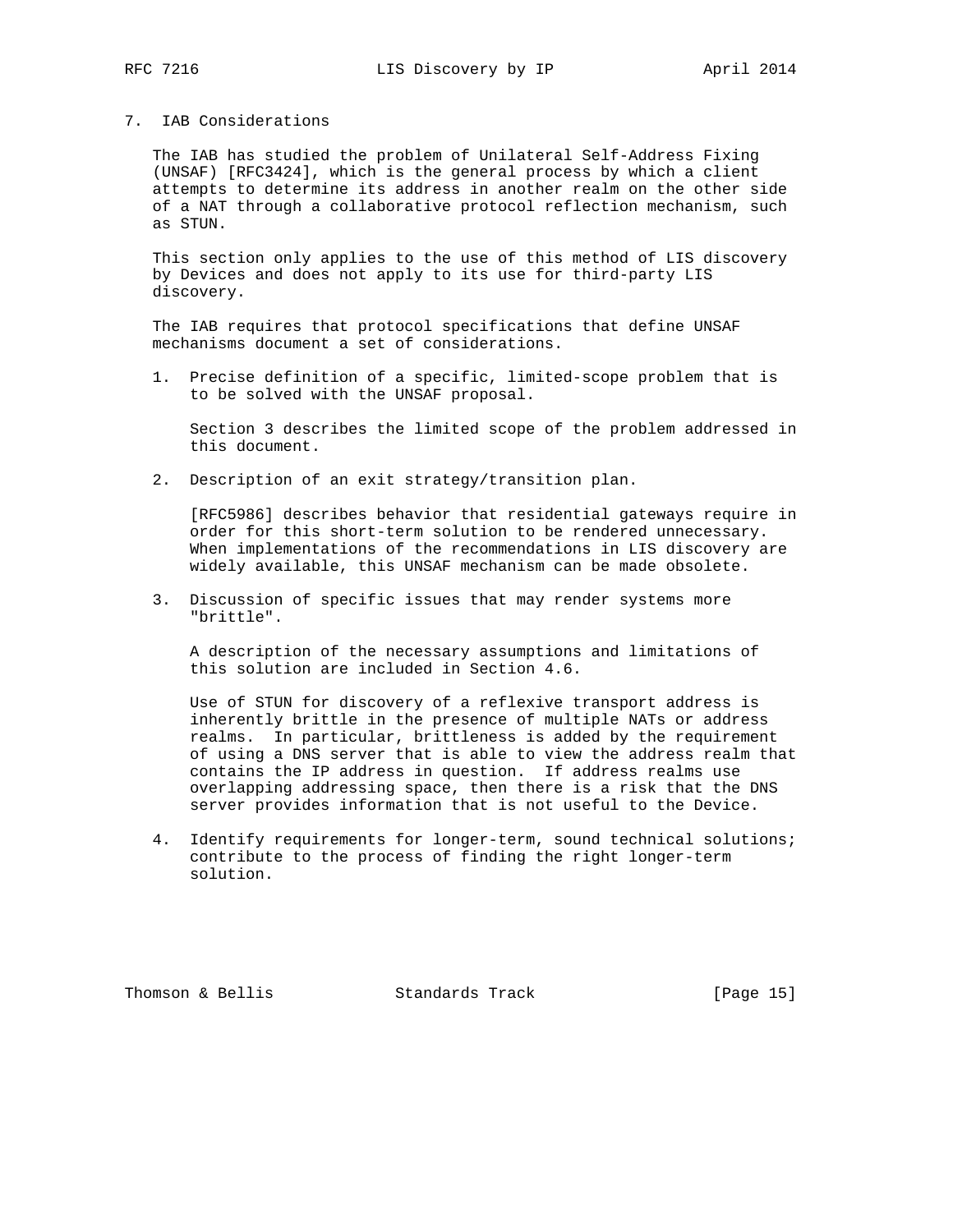A longer-term solution is already provided in [RFC5986]. However, that solution relies on widespread deployment. The UNSAF solution provided here is an interim solution that enables LIS access for Devices that are not able to benefit from deployment of the recommendations in [RFC5986].

 5. Discussion of the impact of the noted practical issues with existing deployed NATs and experience reports.

 The UNSAF mechanism depends on the experience in deployment of STUN [RFC5389]. On the whole, existing residential gateway devices are able to provide access to STUN and DNS service reliably, although regard should be given to the size of the DNS response (see [RFC5625]).

8. Acknowledgements

Richard Barnes provided the text in Section 5.

- 9. References
- 9.1. Normative References
	- [RFC1035] Mockapetris, P., "Domain names implementation and specification", STD 13, RFC 1035, November 1987.
	- [RFC2119] Bradner, S., "Key words for use in RFCs to Indicate Requirement Levels", BCP 14, RFC 2119, March 1997.
	- [RFC3596] Thomson, S., Huitema, C., Ksinant, V., and M. Souissi, "DNS Extensions to Support IP Version 6", RFC 3596, October 2003.
	- [RFC5986] Thomson, M. and J. Winterbottom, "Discovering the Local Location Information Server (LIS)", RFC 5986, September 2010.
	- [RFC7105] Thomson, M. and J. Winterbottom, "Using Device-Provided Location-Related Measurements in Location Configuration Protocols", RFC 7105, January 2014.

9.2. Informative References

 [RFC1918] Rekhter, Y., Moskowitz, R., Karrenberg, D., Groot, G., and E. Lear, "Address Allocation for Private Internets", BCP 5, RFC 1918, February 1996.

Thomson & Bellis Standards Track [Page 16]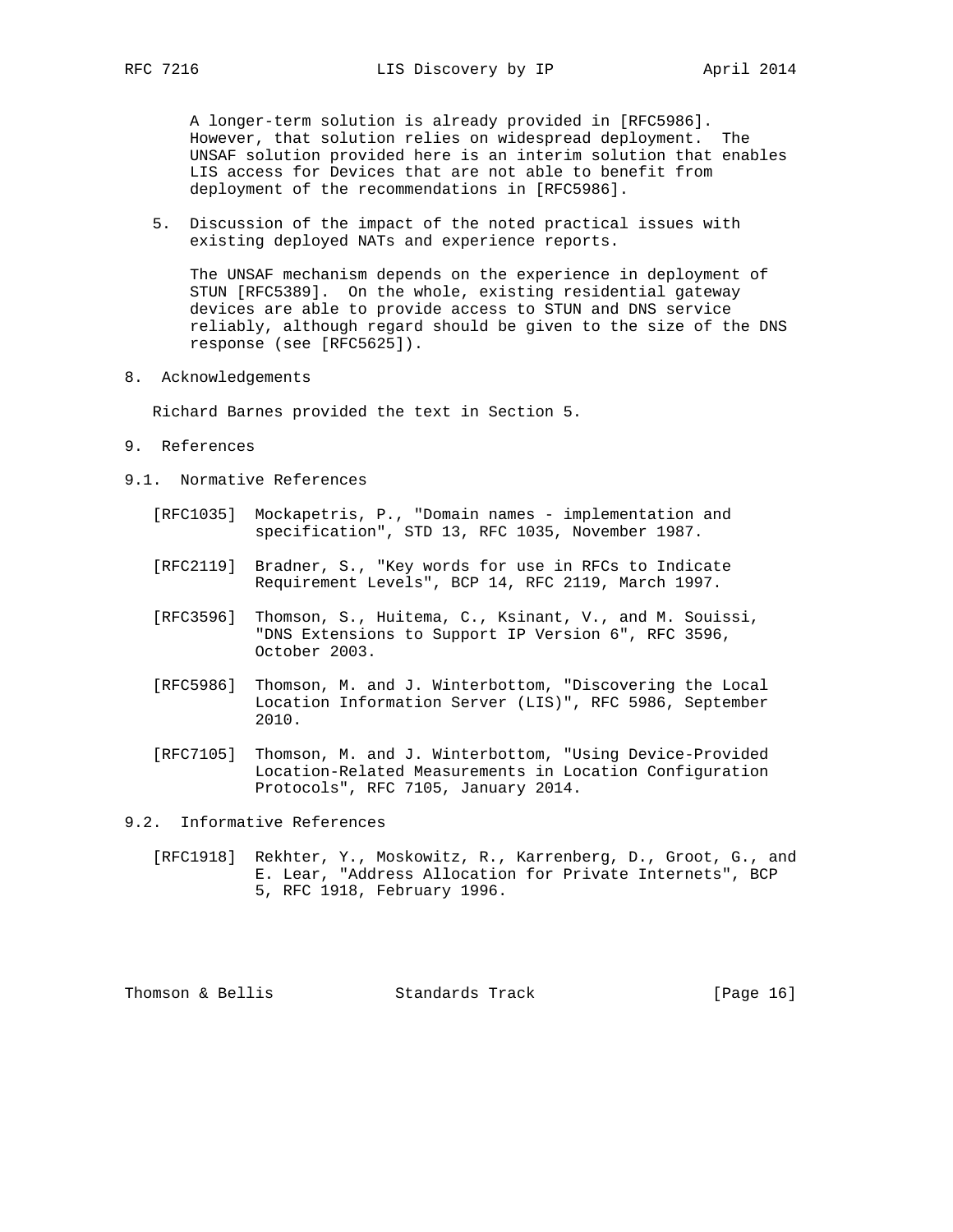- [RFC2131] Droms, R., "Dynamic Host Configuration Protocol", RFC 2131, March 1997.
- [RFC3315] Droms, R., Bound, J., Volz, B., Lemon, T., Perkins, C., and M. Carney, "Dynamic Host Configuration Protocol for IPv6 (DHCPv6)", RFC 3315, July 2003.
- [RFC3424] Daigle, L. and IAB, "IAB Considerations for UNilateral Self-Address Fixing (UNSAF) Across Network Address Translation", RFC 3424, November 2002.
- [RFC4848] Daigle, L., "Domain-Based Application Service Location Using URIs and the Dynamic Delegation Discovery Service (DDDS)", RFC 4848, April 2007.
- [RFC5012] Schulzrinne, H. and R. Marshall, "Requirements for Emergency Context Resolution with Internet Technologies", RFC 5012, January 2008.
- [RFC5389] Rosenberg, J., Mahy, R., Matthews, P., and D. Wing, "Session Traversal Utilities for NAT (STUN)", RFC 5389, October 2008.
- [RFC5687] Tschofenig, H. and H. Schulzrinne, "GEOPRIV Layer 7 Location Configuration Protocol: Problem Statement and Requirements", RFC 5687, March 2010.
- [RFC6280] Barnes, R., Lepinski, M., Cooper, A., Morris, J., Tschofenig, H., and H. Schulzrinne, "An Architecture for Location and Location Privacy in Internet Applications", BCP 160, RFC 6280, July 2011.
- [RFC6303] Andrews, M., "Locally Served DNS Zones", BCP 163, RFC 6303, July 2011.
- [RFC6887] Wing, D., Cheshire, S., Boucadair, M., Penno, R., and P. Selkirk, "Port Control Protocol (PCP)", RFC 6887, April 2013.
- [UPnP-IGD-WANIPConnection1] UPnP Forum, "Internet Gateway Device (IGD) Standardized Device Control Protocol V 1.0: WANIPConnection:1 Service Template Version 1.01 For UPnP Version 1.0", DCP 05-001, Nov. 2001, <http://upnp.org/specs/gw/ UPnP-gw-WANIPConnection-v1-Service.pdf>.
- [RFC6886] Cheshire, S. and M. Krochmal, "NAT Port Mapping Protocol (NAT-PMP)", RFC 6886, April 2013.

Thomson & Bellis Standards Track [Page 17]